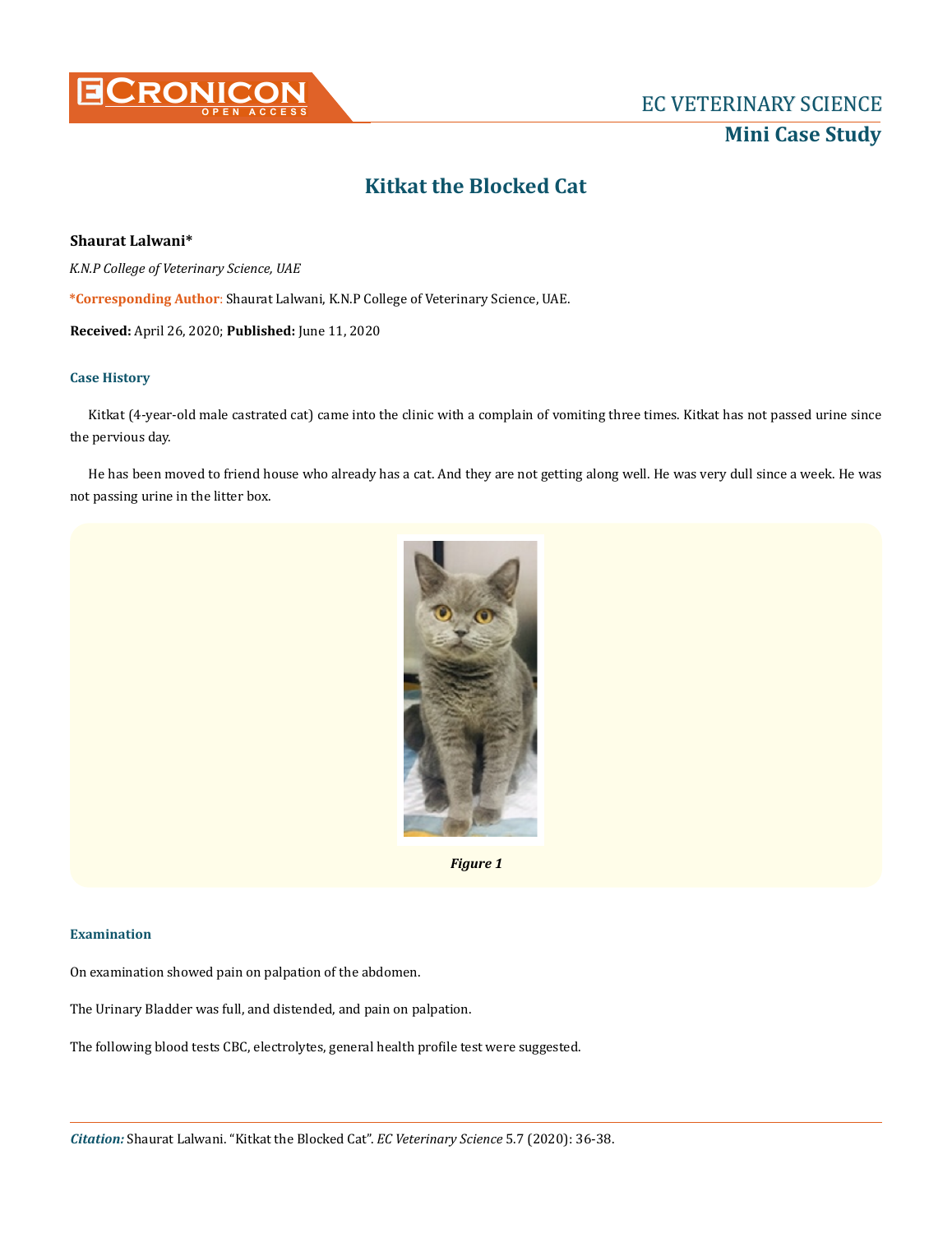#### **Diagnostic procedure**

On the GHP Creatinine was very high, BUN was above 130.

Ultrasound was done and the urinary bladder was distended with sludge and there was free fluid seen. Kitkat was blocked with a leak in the urinary bladder.

| Na<br>к         | 142         | $150 - 165$         | mmol/L      | LOW         |                    |   |
|-----------------|-------------|---------------------|-------------|-------------|--------------------|---|
|                 | 8.7         | $3.5 - 5.8$         | mmol/L      | <b>HIGH</b> |                    | т |
| Na/K            | 16          |                     |             |             |                    |   |
| CI              | 108         | 112 - 129           | mmol/L      | LOW         |                    | т |
| <b>Elements</b> |             | <b>Result Range</b> | <b>Unit</b> |             | High / Low Comment |   |
| <b>GLU</b>      | 159         | 74 - 159            | mg/dL       |             |                    | п |
| <b>CREA</b>     | --.-        | $0.8 - 2.4$         | mg/dL       |             |                    |   |
| <b>BUN</b>      | > 130       | $16 - 36$           | mg/dL       |             |                    |   |
| <b>PHOS</b>     | 11.8        | $3.1 - 7.5$         |             | mg/dL HIGH  |                    |   |
| CA              | 3.2         | $7.8 - 11.3$        |             | mg/dL LOW   |                    |   |
| <b>TP</b>       | 7.0         | $5.7 - 8.9$         | g/dL        |             |                    |   |
| <b>ALB</b>      | 3.3         | $2.2 - 4.0$         | g/dL        |             |                    |   |
| <b>GLOB</b>     | 3.6         | $2.8 - 5.1$         | g/dL        |             |                    | п |
| ALB/GLOB        | 0.9         |                     |             |             |                    |   |
| <b>ALT</b>      | 90          | $12 - 130$          | <b>U/L</b>  |             |                    | п |
| <b>ALKP</b>     | < 10        | $14 - 111$          | <b>U/L</b>  |             |                    | П |
| <b>GGT</b>      | $\mathbf 0$ | $0 - 4$             | <b>U/L</b>  |             |                    | ı |
| <b>TBIL</b>     | 0.9         | $0.0 - 0.9$         | mg/dL       |             |                    | п |

ECG was also done. There were changes in the seen.

There was hyperkalemia was due to blockage in the urethra and leak in the abdomen.

# **Treatment**

Electrolyte potassium high therefore Calcium gluconate inj intravenous and then for maintenance insulin and dextrose given and then there were changes in the ECG.

*Citation:* Shaurat Lalwani. "Kitkat the Blocked Cat". *EC Veterinary Science* 5.7 (2020): 36-38.